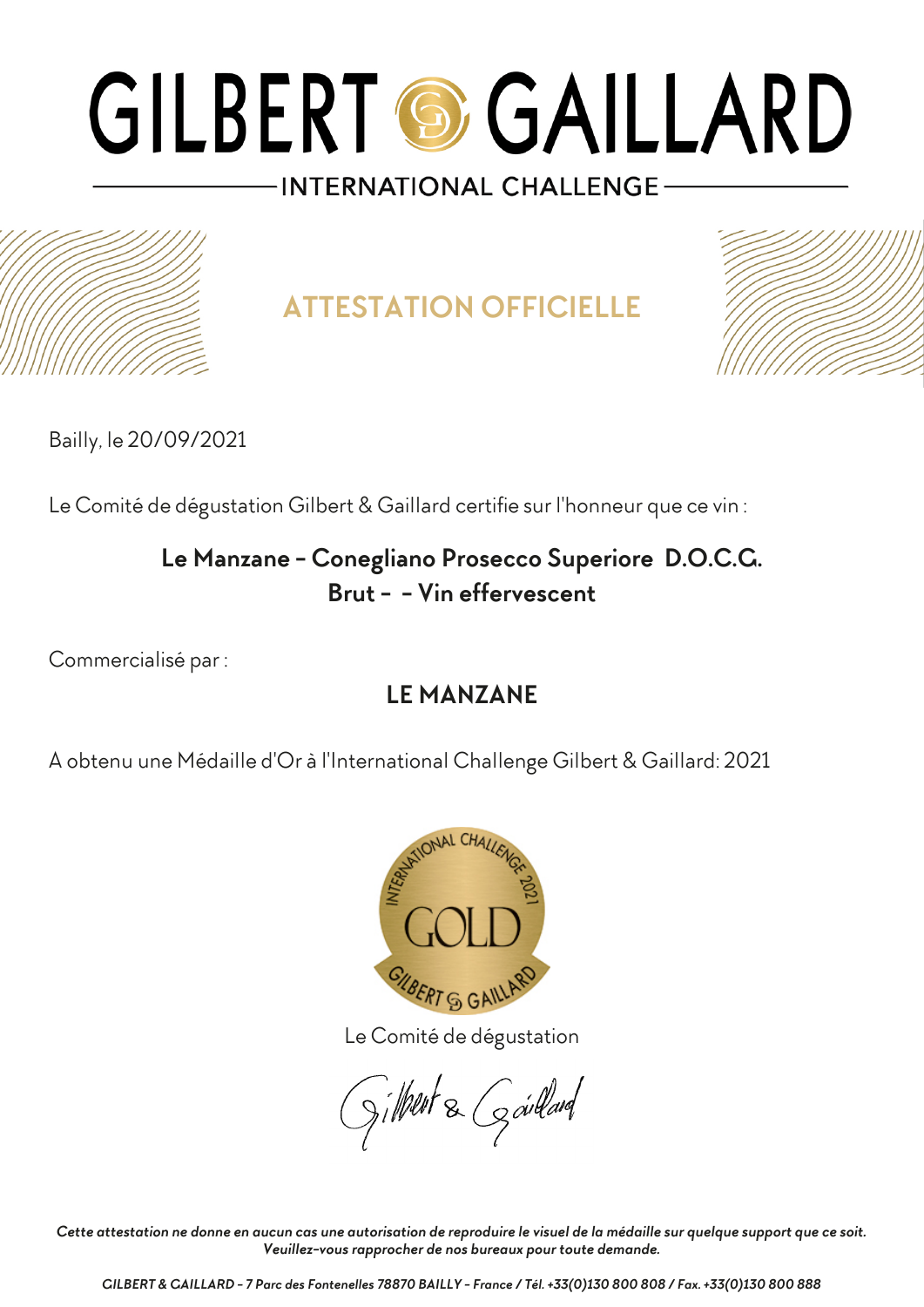

**OFFICIAL CERTIFICATE**



Bailly, 2021-09-20

The Gilbert & Gaillard tasting panel hereby certifies that the following wine :

### **Le Manzane - Conegliano Prosecco Superiore D.O.C.G. Brut - - Vin effervescent**

Marketed by :

### **LE MANZANE**

Was awarded a Gold Medal at the Gilbert & Gaillard International Challenge: 2021



The Tasting Panel

gilbert & Gardard

*Under no circumstances does this certificate provide permission to reproduce the medal visual on any media whatsoever. Please contact our offices for any requests.*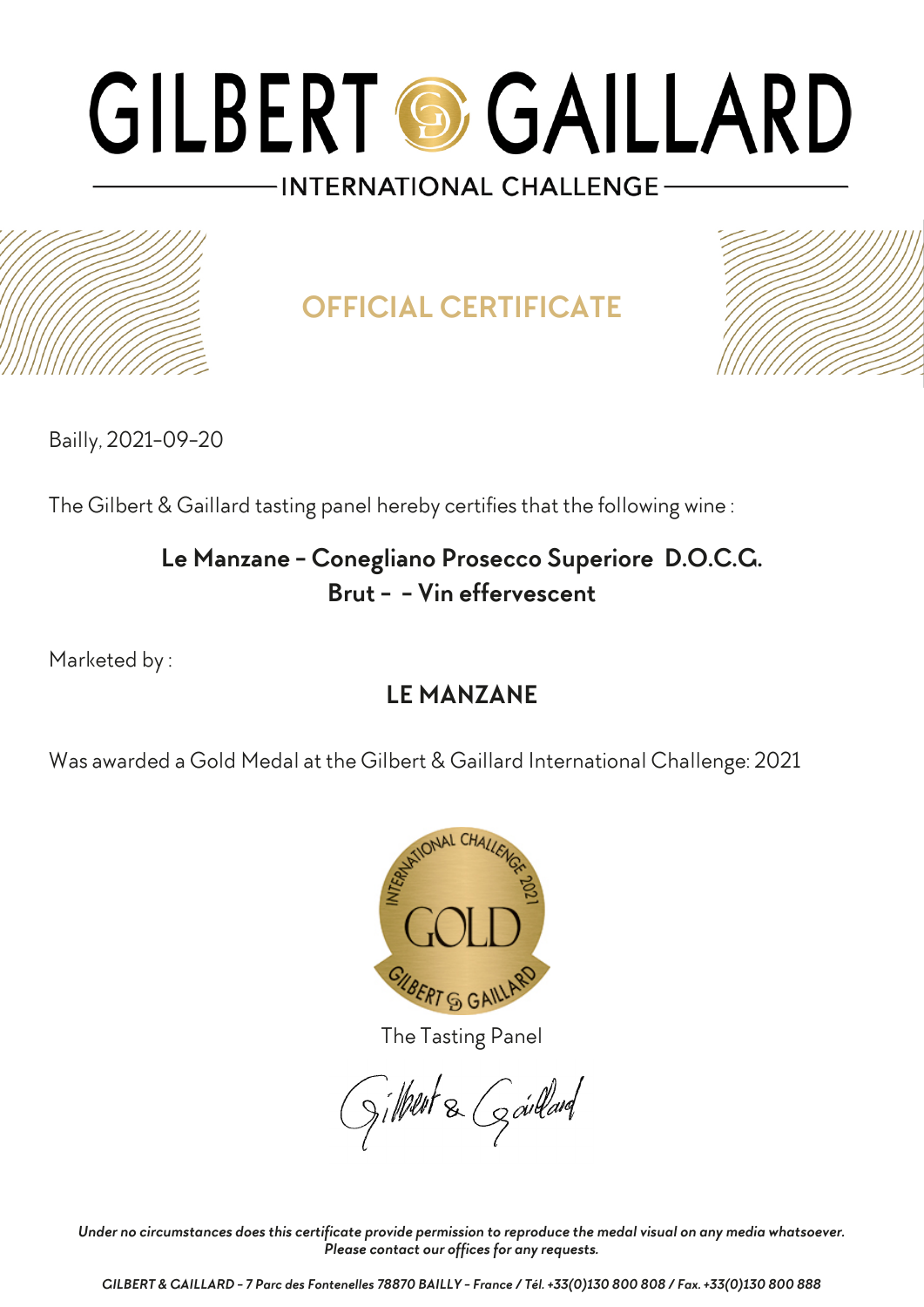## **INFORME OFICIAL**



Bailly, a 20/09/2021

El comité de cata Gilbert & Gaillard certifica que el vino :

### **Le Manzane - Conegliano Prosecco Superiore D.O.C.G. Brut - - Vin effervescent**

Comercializado por :

### **LE MANZANE**

Ha obtenido una Medalla de Oro en el International Challenge Gilbert & Gaillard: 2021



El Comité de Cata

gilbert & Goullard

*Under no circumstances does this certificate provide permission to reproduce the medal visual on any media whatsoever. Please contact our offices for any requests.*